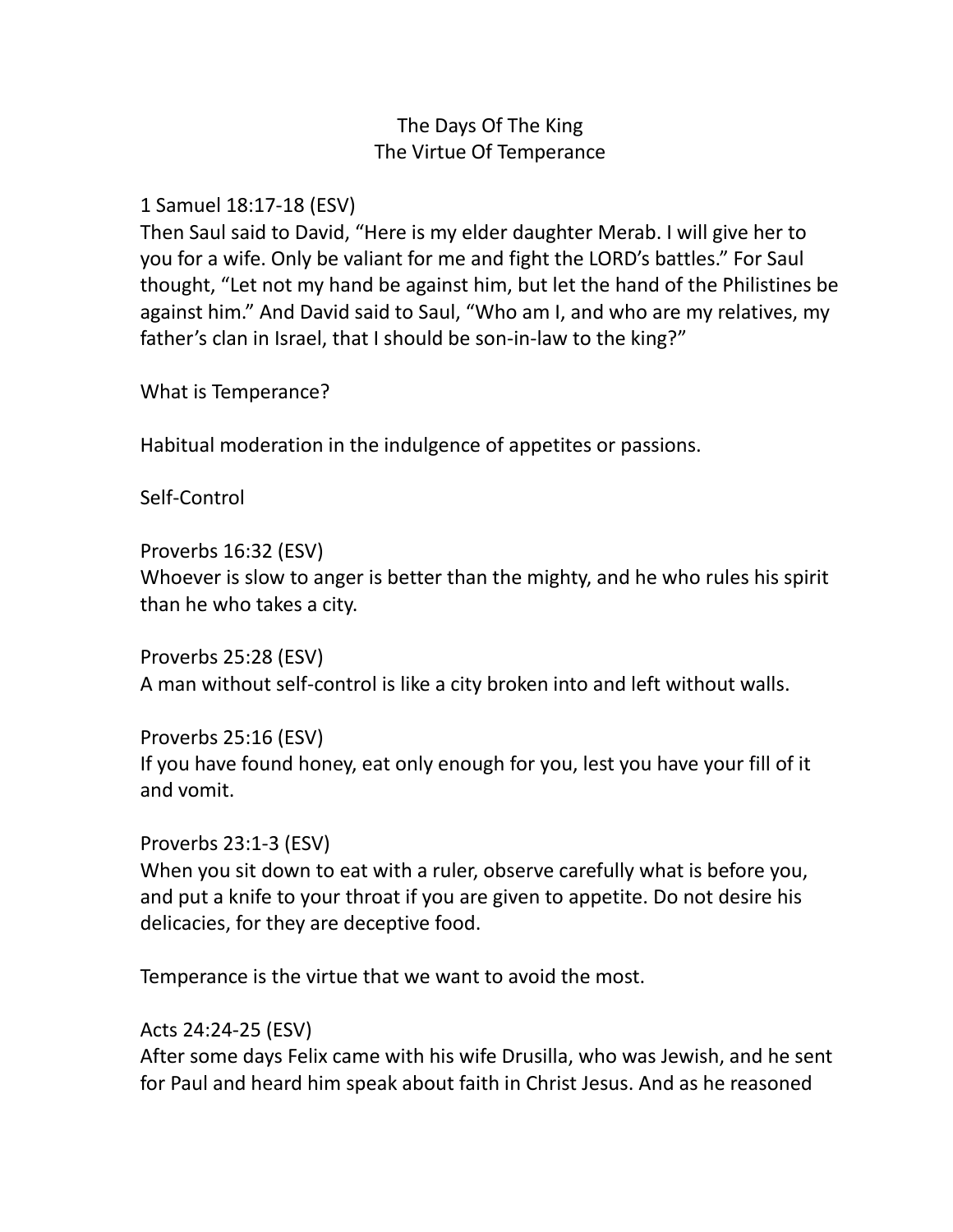about righteousness and self-control and the coming judgment, Felix was alarmed and said, "Go away for the present. When I get an opportunity I will summon you."

Our sinful nature is such that our eyes are always bigger than our stomachs.

## Philippians 3:18-21 (ESV)

For many, of whom I have often told you and now tell you even with tears, walk as enemies of the cross of Christ. Their end is destruction, their god is their belly, and they glory in their shame, with minds set on earthly things. But our citizenship is in heaven, and from it we await a Savior, the Lord Jesus Christ, who will transform our lowly body to be like his glorious body, by the power that enables him even to subject all things to himself.

The Gospel of Jesus Christ gives us the ability to increase in virtue, not by taking away our desires, but by showing us the greater delight which comes from mastering them.

### 2 Timothy 1:6-7 (ESV)

For this reason I remind you to fan into flame the gift of God, which is in you through the laying on of my hands, for God gave us a spirit not of fear but of power and love and self-control.

3 acts of self-control that will reveal your virtue in contrast with this world.

Temperance in how we play.

### 1 Peter 4:1-4 (ESV)

Since therefore Christ suffered in the flesh, arm yourselves with the same way of thinking, for whoever has suffered in the flesh has ceased from sin, so as to live for the rest of the time in the flesh no longer for human passions but for the will of God. For the time that is past

### 1 Peter 4:1-4 (ESV)

suffices for doing what the Gentiles want to do, living in sensuality, passions, drunkenness, orgies, drinking parties, and lawless idolatry. With respect to this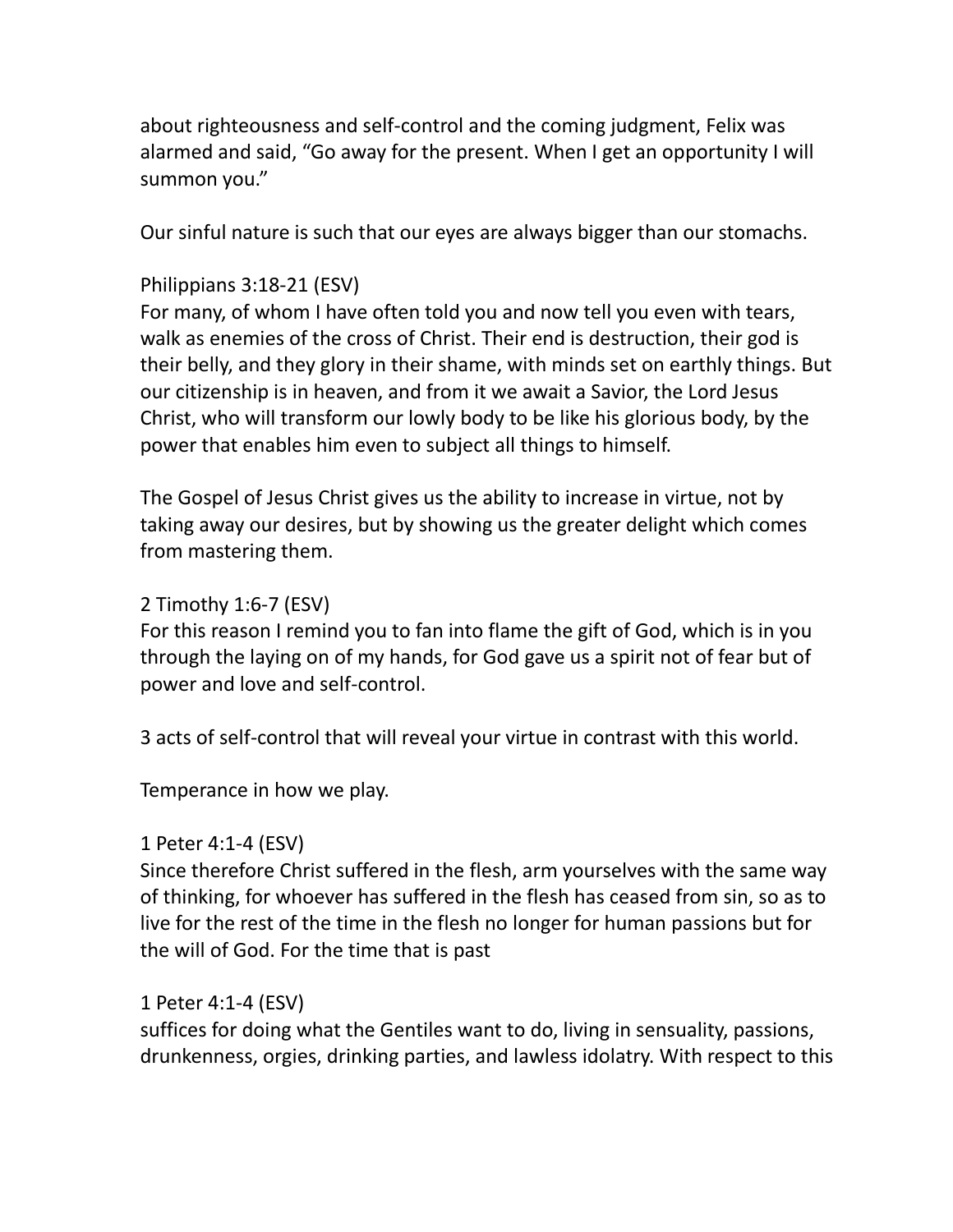they are surprised when you do not join them in the same flood of debauchery, and they malign you.

Temperance in how we pay.

"Show me where a man spends his money and I will show you his god." – Martin Luther

## 1 Timothy 6:6-10 (ESV)

But godliness with contentment is great gain, for we brought nothing in the world, and we cannot take anything out of the world. But if we have food and clothing, with these we will be content. But those who desire to be rich fall into temptation, into a snare, into many senseless and harmful desires that plunge people into ruin and destruction. For the love of money is a root of all kinds of evils. It is through this craving that some have wandered away from the faith and pierced themselves with many pangs.

Temperance in how we pay back.

### Romans 12:17-21 (ESV)

Repay no one evil for evil, but give thought to do what is honorable in the sight of all. If possible, so far as it depends on you, live peaceably with all. Beloved, never avenge yourselves, but leave it to the wrath of God, for it is written, "Vengeance is mine, I will repay, says the Lord." To the contrary, "if your enemy is hungry, feed him; if he is thirsty, give him something to drink; for by so doing you will heap burning coals on his head." Do not be overcome by evil, but overcome evil with good.

Jesus is our example of self-control and the salvation for our lack of selfcontrol.

### 2 Peter 1:3-8 (ESV)

His divine power has granted to us all things that pertain to life and godliness, through the knowledge of him who called us to his own glory and excellence, by which he has granted to us his precious and very great promises, so that through them you may become partakers of the divine nature, having escaped from the corruption that is in the world because of sinful desire. For this very